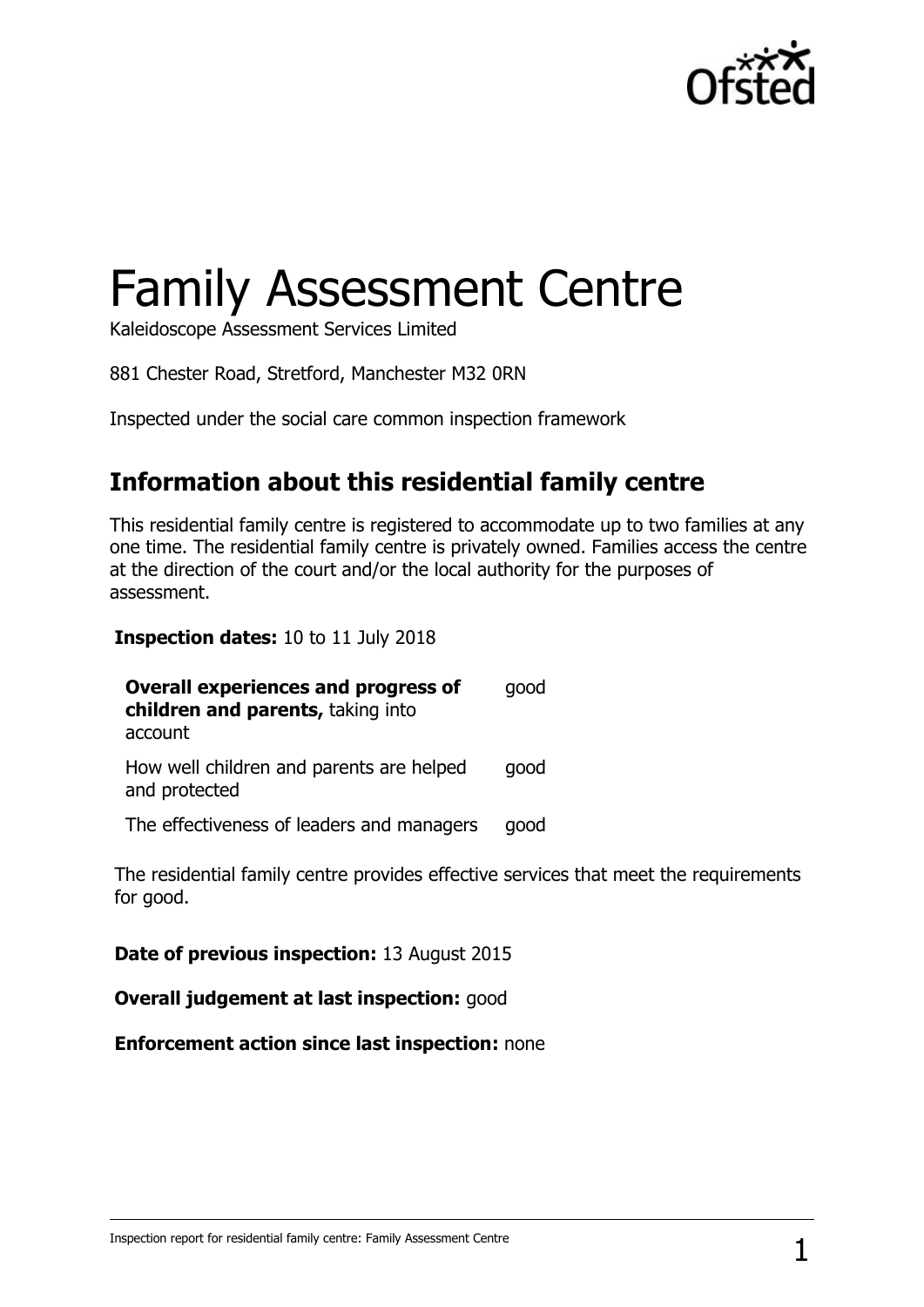

## **Key findings from this inspection**

This residential family centre is good because:

- The family centre provides residential services for parents and their children to monitor and assess the parents' ability to respond to their children's needs and to safeguard and promote their children's welfare.
- Staff build positive relationships with parents and their children and are dedicated to helping parents make progress.
- Staff teach parents the importance of stimulating their children. They use creative activities to make the sessions fun for all the family.
- Families have access to an independent advocate. This provides them with someone independent to talk to about any concerns that they may have.
- $\blacksquare$  Staff provide links in the local community for the families, such as playgroups.
- $\blacksquare$  Managers and staff identify the progress that parents make. This is shared at the weekly appraisal meeting attended by a member of staff and the parents.

The residential family centre's areas for development:

- Residents' flats look tired and need redecorating in order to create a welcoming environment.
- Placement plans lack information about the health needs of children. Parents' health plans also lack details of the health professionals involved in their lives. This fails to show that the centre is providing holistic care for families.
- Risk assessments do not show that managers and staff have considered the risk to the child from their parents. This could weaken risk management strategies.
- The company has failed to take up references for new staff who had previously worked with children or vulnerable adults. This could potentially undermine children's and vulnerable adults' safety.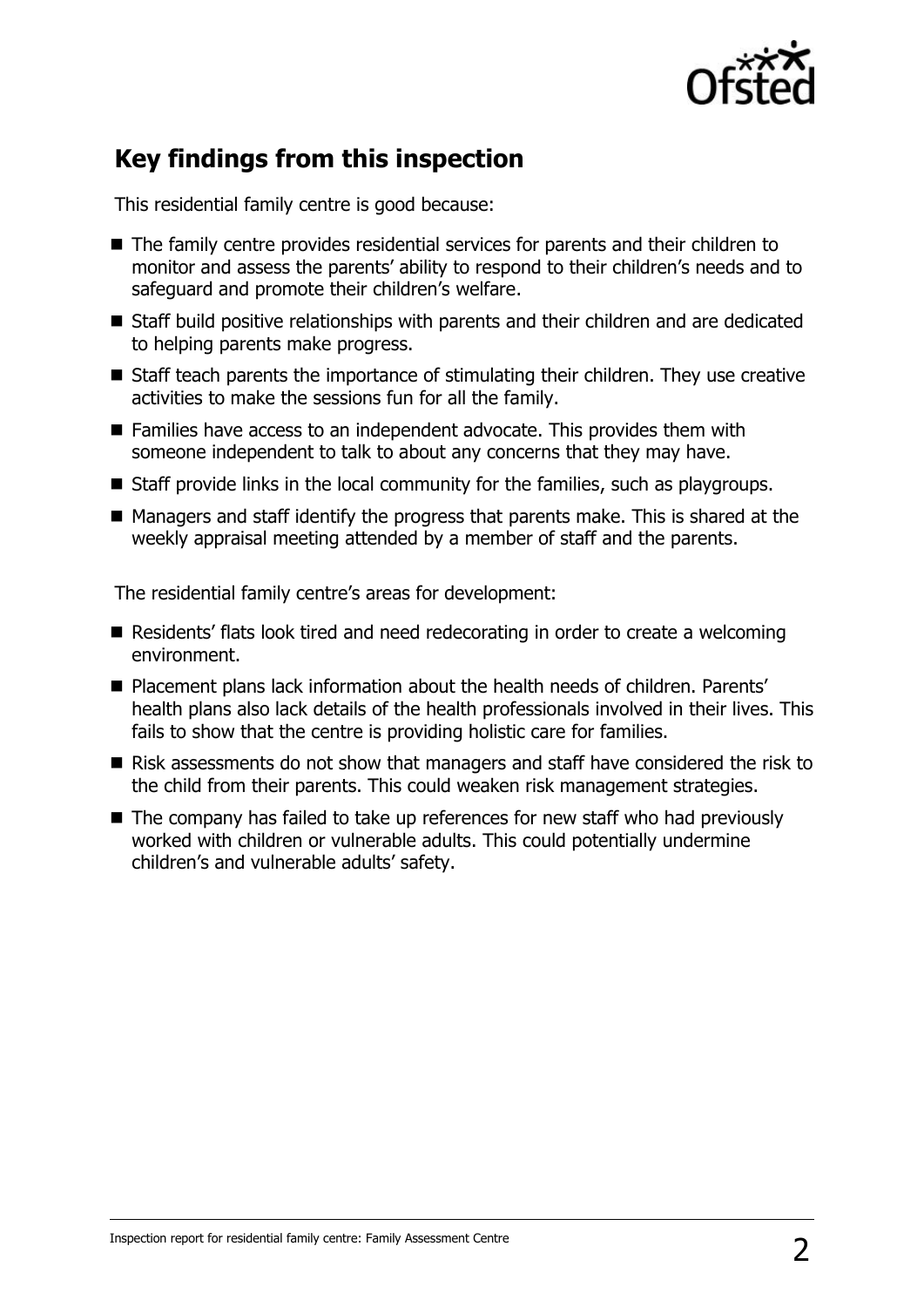

## **What does the residential family centre need to do to improve?**

## **Statutory requirements**

This section sets out the actions that the registered person(s) must take to meet the Care Standards Act 2000, Residential Family Centre Regulations 2002 and the national minimum standards. The registered person(s) must comply within the given timescales.

| Requirement                                                                                                                                                                                                                                                   | Due date   |
|---------------------------------------------------------------------------------------------------------------------------------------------------------------------------------------------------------------------------------------------------------------|------------|
| Where a person has previously worked in a position whose<br>duties involved work with children or vulnerable adults, so far<br>as reasonably practicable verification of the reason why the<br>employment or position ended. (Regulation 16 Schedule 2<br>(4) | 26/10/2018 |
| In particular, that references are obtained for new staff from<br>the services they had previously worked for and that<br>references contain information as to why the position ended.                                                                        |            |
| The registered person shall ensure that the premises to be<br>used at the residential family centre are of sound construction<br>and kept in a good state of repair externally and internally.<br>(Regulation $21(2)(b)$ )                                    | 26/10/2018 |
| In particular, that the radiator covers on the landing are<br>secure.                                                                                                                                                                                         |            |

### **Recommendations**

- Parents' and children's physical, emotional and social development needs are identified in their family placement plan and promoted throughout their placement. (Residential Family Centres National Minimum Standards, page 13, paragraph 6.1)
- The placement plan should specify the objectives and intended outcomes of the placement, details of training, assistance, assessment, supervision and protection to be provided at the centre, and how the child's welfare will be promoted. (Residential Family Centres National Minimum Standards, page 17, paragraph 9.2)
- The centre provides a comfortable and homely environment that is well decorated. (Residential Family Centres National Minimum Standards, page 19, paragraph 11.2)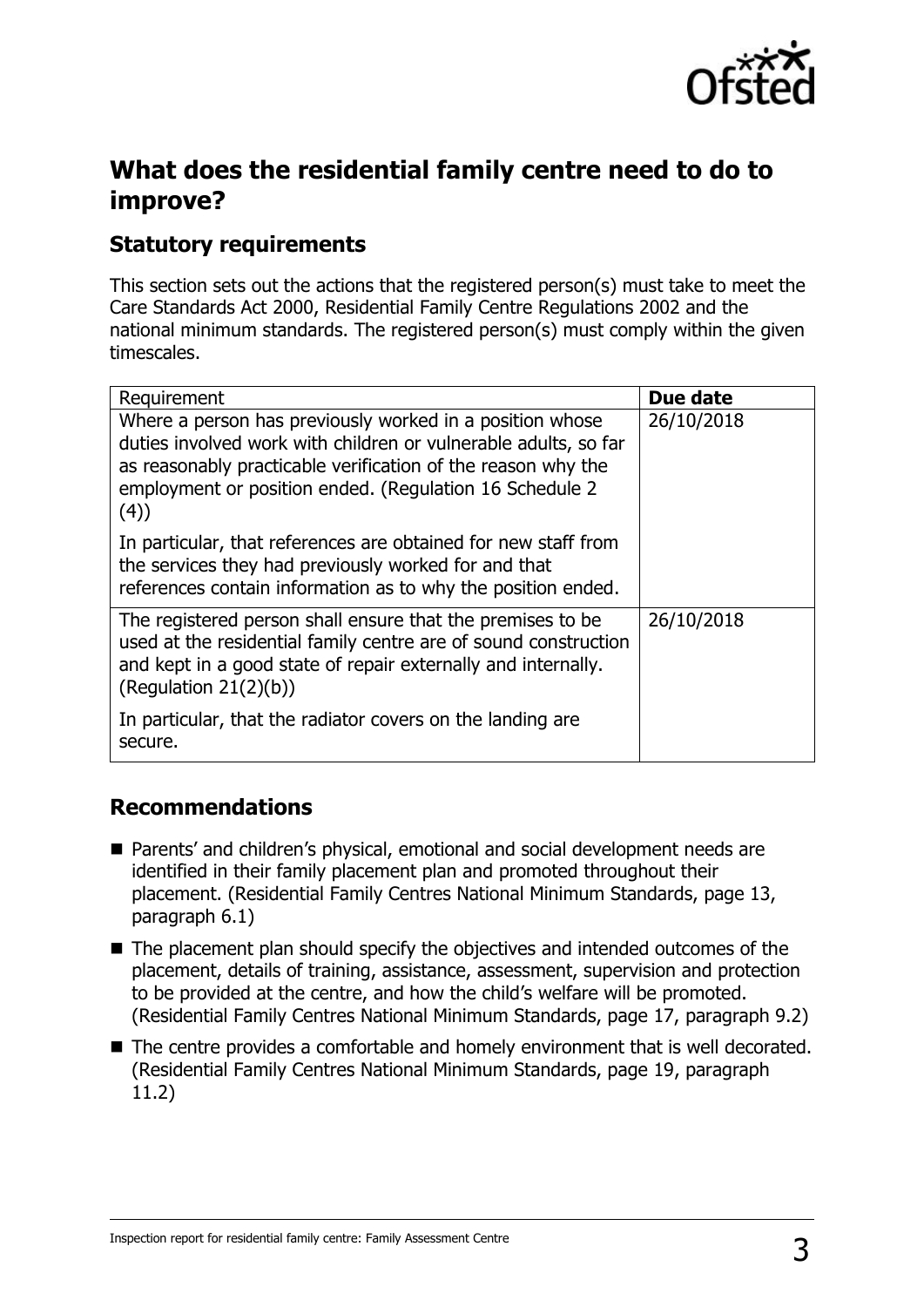

# **Inspection judgements**

#### **Overall experiences and progress of children and parents: good**

The staff team builds and sustains positive relationships with parents, children and professionals. Staff are dedicated to helping parents to make meaningful progress. Staff support families to overcome any barriers that have an impact on their ability to care, bond and keep their children safe. This was confirmed by a parent who said, 'I like it here. The staff have helped me loads. They are helping me to learn things about being a parent.'

Two radiators on the landing need to be secured to ensure the safety of children, parents, staff and visitors. The residents' flats look tired and need redecorating. This improvement will provide families with a welcoming environment and ensure that the centre is safe.

The centre has a placement plan for each family. This document fails to fully capture the children's health needs. Parents' health plans also lack important information, such as the details of their doctors and dentists. To date, this has not had an impact on practice because staff know the children's needs. However, this does not show that the centre is providing holistic support for children and their parents.

Children and their parents enjoy the positive links made within the local community. These resources include play groups, health centres, and specialist services. The staff team strikes a good balance in supporting such interactions, while encouraging parents to take responsibility for themselves. This enables families to build up links and to access support and advice that they need during the assessment process.

Parents were observed approaching managers during the inspection for support and advice. It was clear that they found the staff a good source of support. Families have access to an independent advocate. This provides parents with someone independent to talk to about their anxieties and concerns.

The staff are particularly good at gaining parents' views, wishes and feelings. There are regular creative activities on offer. Parents say that they enjoy the pamper sessions. This activity helps parents to relax, and reduces stress levels and tension. A parent said, 'I love the pamper sessions. I wish we had more. It makes me relax and makes me feel good.'

Staff teach parents how to interact with their child. They learn the importance of talking to and stimulating their child. Staff teach parents baby massage that helps their child to relax. A member of staff said, 'It's teaching the parents how to stimulate the child and why it is beneficial. We often come across parents who don't know how to interact and stimulate their baby. It's very important for their baby's development that they do.'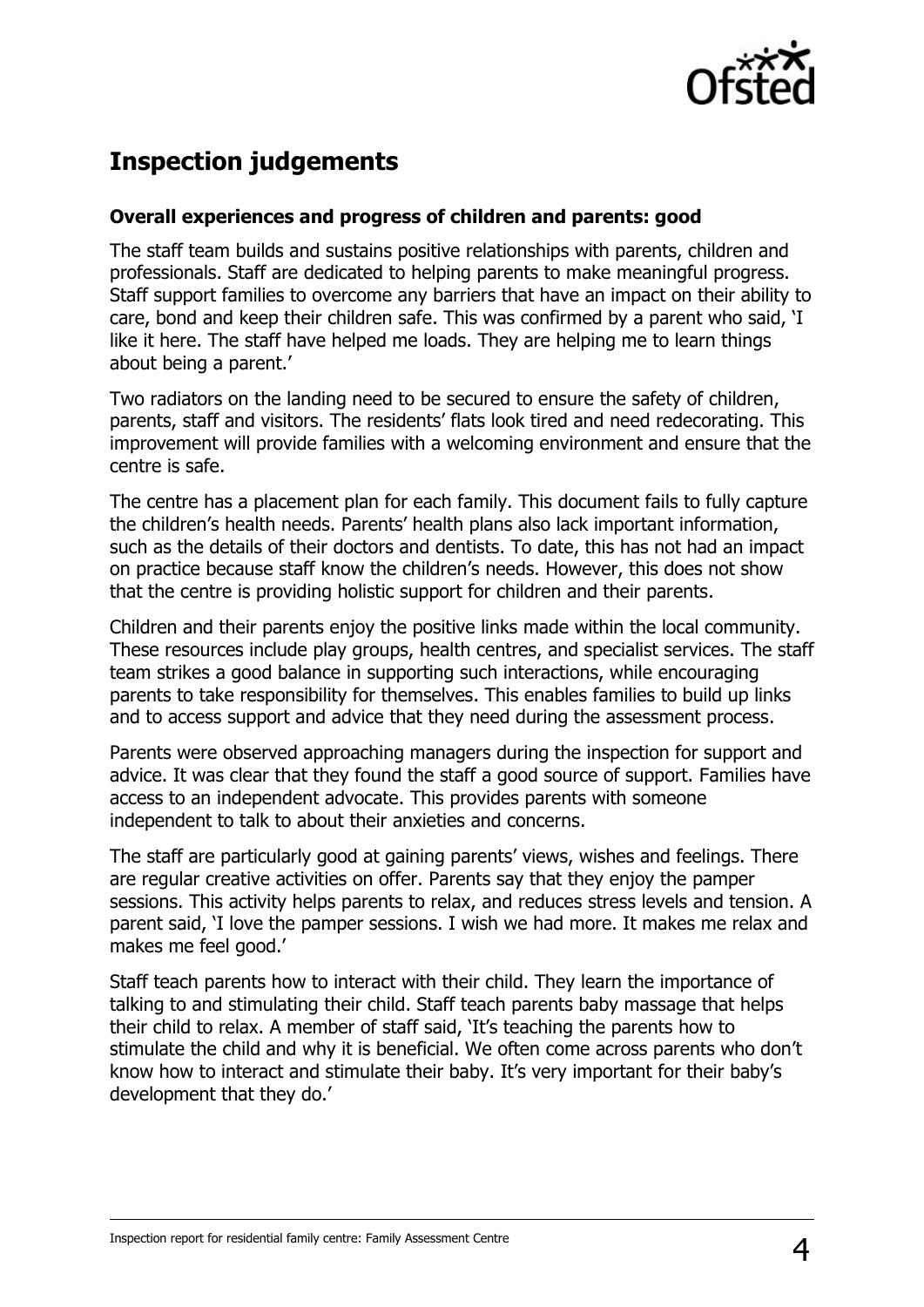

#### **How well children and parents are helped and protected: good**

A qualified and experienced social worker leads the assessment process. The report is clear and includes good evidence of the child's journey throughout their assessment. The assessment provides clear recommendations for the children's futures, based on sound evidence. This assists professionals to make well-informed decisions in the best interests of the children.

The assessment focuses on safeguarding and children's well-being. It is individually tailored to each family. It is detailed and draws on a range of evidence to assess the parents' capacity to change. Staff support the parents throughout the assessment. Staff challenge parents when necessary, encouraging them to reflect on their own behaviour. This enhances the parents' understanding of how to maintain their children's welfare, safety and development. Staff work with placing social workers and health professionals throughout the assessment. This contributes to the quality of the assessment report.

The use of surveillance is supported by clear policies and procedures. Parents understand and consent to the use of surveillance systems during their assessment. Appropriate consent documentation agreements are on file to evidence that parents understand the reasons for the use of surveillance systems. A parent said, 'I was told by staff about the camera when I got here. I was shocked at first, but I understand why it's there and agree to them using it.'

Staff are open, honest and encourage parents to take responsibility for their actions. There are clear expectations around behaviour. Parents confirmed that these are fair and are there to keep everyone safe.

The manager and staff complete risk assessments before a family is admitted to the centre. However, the risk to the child from their parents is not clearly recorded. This has the potential to weaken risk management strategies. To date, there is no evidence that this has had an adverse impact on children's safety. Managers intend to remedy this shortfall to ensure that there is a stronger risk management system in place.

The recruitment of staff is not yet robust. For example, the company did not take up references for new staff from services where they previously worked with children or vulnerable adults. This potentially undermines children's and vulnerable adults' safety.

#### **The effectiveness of leaders and managers: good**

Managers are dedicated and child focused. They either have the relevant qualifications to undertake the role or are working towards them. Leaders and managers have a shared vision and want to support families to gain good outcomes. Managers work well together and have a good understanding of their strengths and support families to stay together. However, they are clear that the safety of the child is first and foremost.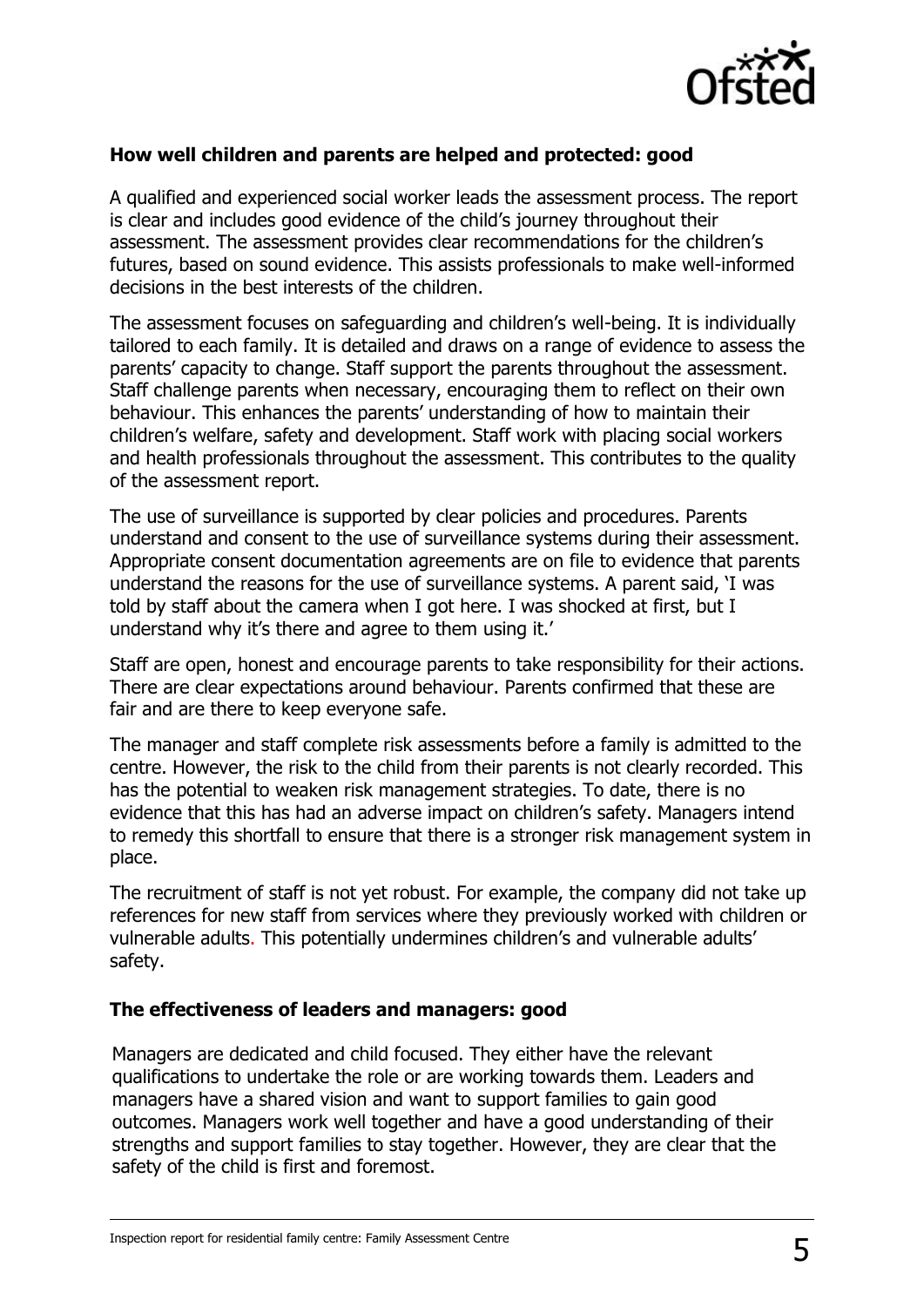

Staff benefit from regular, good-quality training that keeps them well informed. Training is specific to each individual family's needs. This helps the staff to gain a better understanding of how to support the parents and child. Staff are either fully qualified or working towards their level 3 diploma. A member of staff said of the management and staff team, 'The managers and staff are very supportive. They are proactive and well prepared. The handovers are detailed, and I'm always thoroughly updated. I've done a lot of e-learning training and I have sourced training that is beneficial to our families. I have shared my learning with managers and the team.'

Managers and staff have a good understanding of the progress that families make. Weekly appraisals ensure that parents are fully aware of their progress and where improvement is needed. A parent said, 'I like our weekly appraisals. Staff praise me for good work, but they do tell you when you are not doing something right.'

Staff receive monthly supervision. These sessions provide opportunities for staff to reflect on their practice, and to recognise their strengths and areas for development. Managers review staff practice and provide direction during staff meetings and supervision to ensure that best practice is followed.

The statement of purpose explains the work of the centre. This means that stakeholders are clear about how the centre works and what to expect from the service. The parents' guide helps families to understand how they will be supported, what their rights are and what the expectations of them are. Managers review these documents to ensure that relevant parties are notified of any changes.

Managers and staff have good working relationships with placing social workers, health professionals and guardians. This ensures that families receive the necessary support during the assessment process. The centre has received highly positive feedback from these professionals. A health professional said, 'Staff ask for advice appropriately, to ensure that they are giving current information to families in their care. I am happy with the service.'

## **Information about this inspection**

Inspectors have looked closely at the experiences and progress of children and parents. Inspectors considered the quality of work and the differences made to the lives of children and parents. They watched how professional staff work with children and parents and each other and discussed the effectiveness of help and care provided. Wherever possible, they talked to children and parents. In addition, the inspectors have tried to understand what the residential family centre knows about how well it is performing, how well it is doing and what difference it is making for the children and parents whom it is trying to help, protect and look after.

Using the 'Social care common inspection framework', this inspection was carried out under the Care Standards Act 2000 to assess the effectiveness of the service, how it meets the core functions of the service as set out in legislation, and to consider how well it complies with the Residential Family Centre Regulations 2002 and the national minimum standards.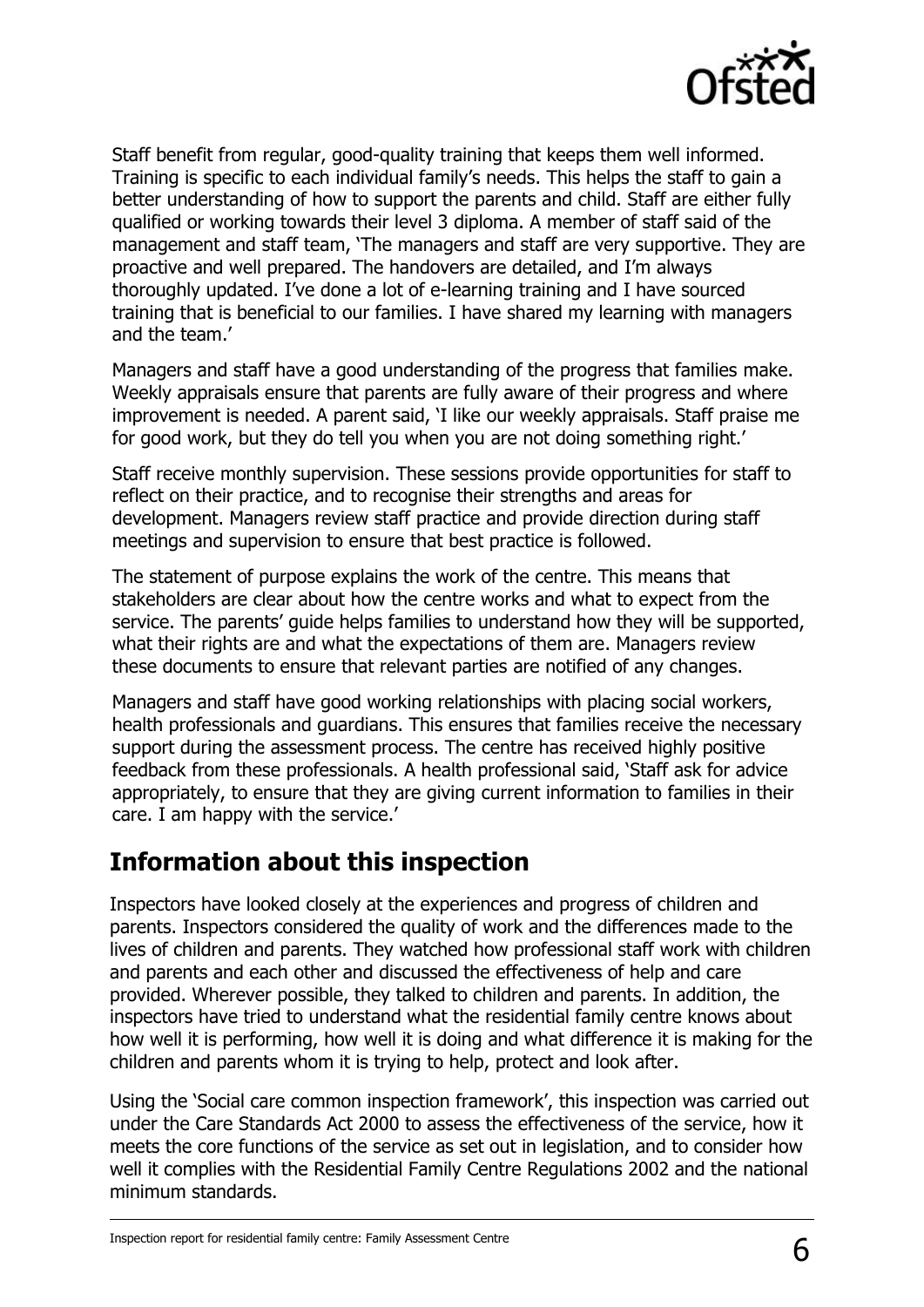

## **Residential family centre details**

**Unique reference number:** SC481062

**Registered provider:** Kaleidoscope Assessment Services Limited

**Registered provider address:** Finsley House, Finsley Street, Briercliffe, Burnley, Lancashire BB10 2HN

**Responsible individual:** Peter Clinch

**Registered manager:** Janine Butterworth, Jordan Rowe

**Telephone number:** 01282454576

**Email address:** kaleidoscopew@aol.com

## **Inspector**

Ms Hornby, social care inspector